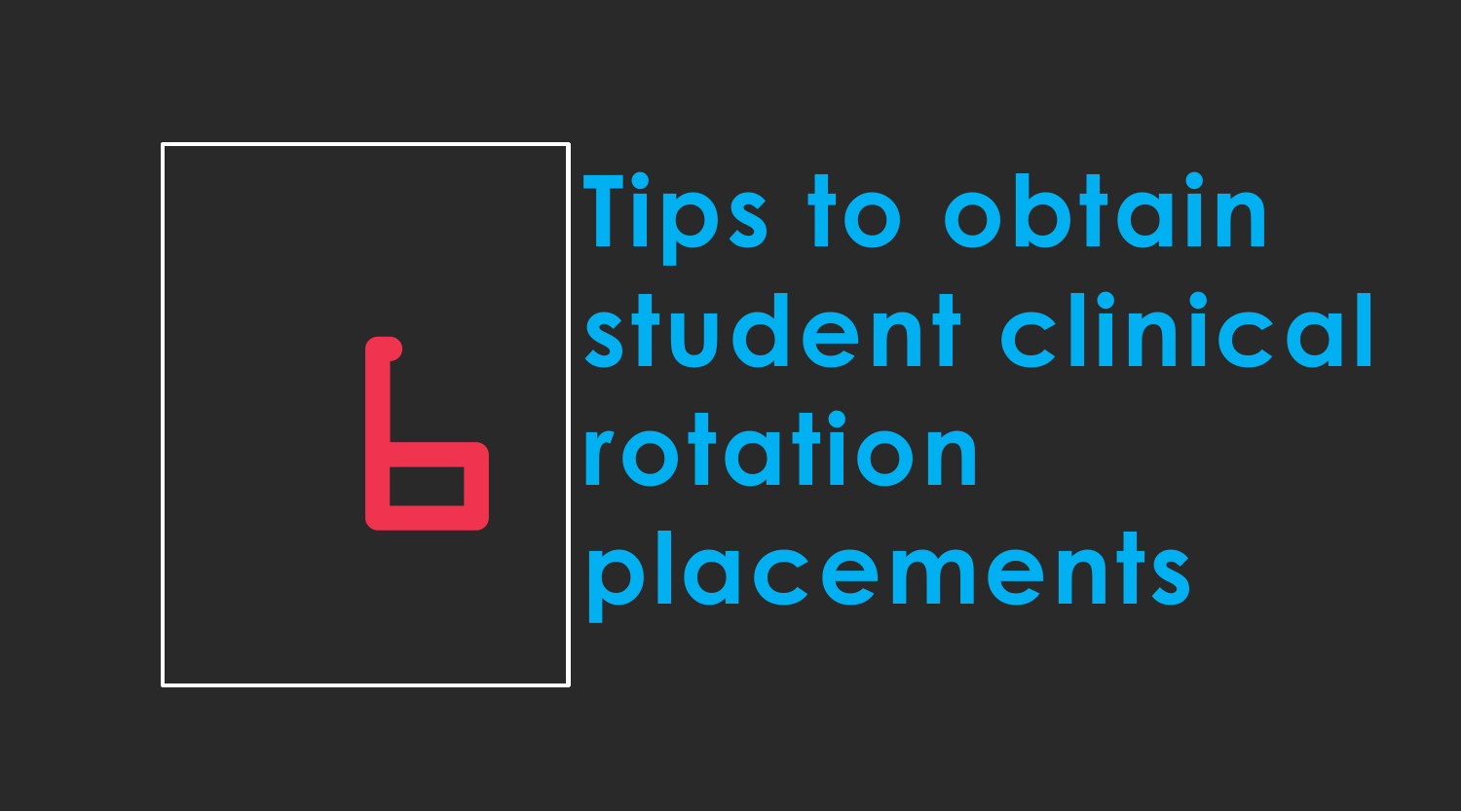# Stay in touch

Student placement requests tend to be seasonal. Do not limit your contacts with your clinical partners to when you need rotations. Your partners are likely to be already flooded with requests.

m

The schools and colleges who have already built a relationship with the hospital educators throughout the year are most likely to be considered for clinical placements.

Host meet and greet events at a local popular venues.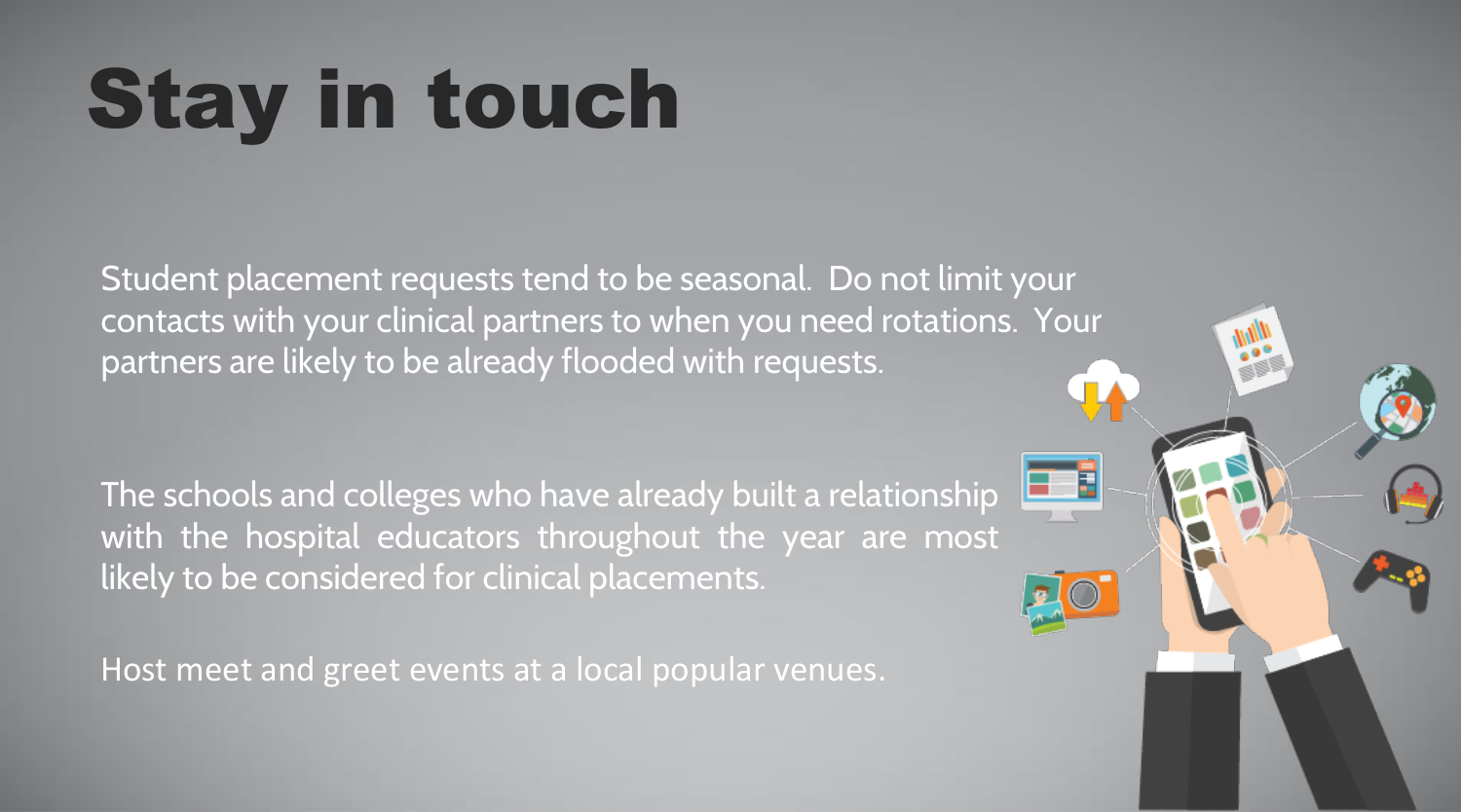## Beef up your advisory board

Invite your clinical partners in the hospitals to become members of your advisory boards

Host periodic advisory board meetings and dinners with your members. These meetings should be held at nice venues and should be something to look forward to

Give importance to your clinical partners' input and act on it

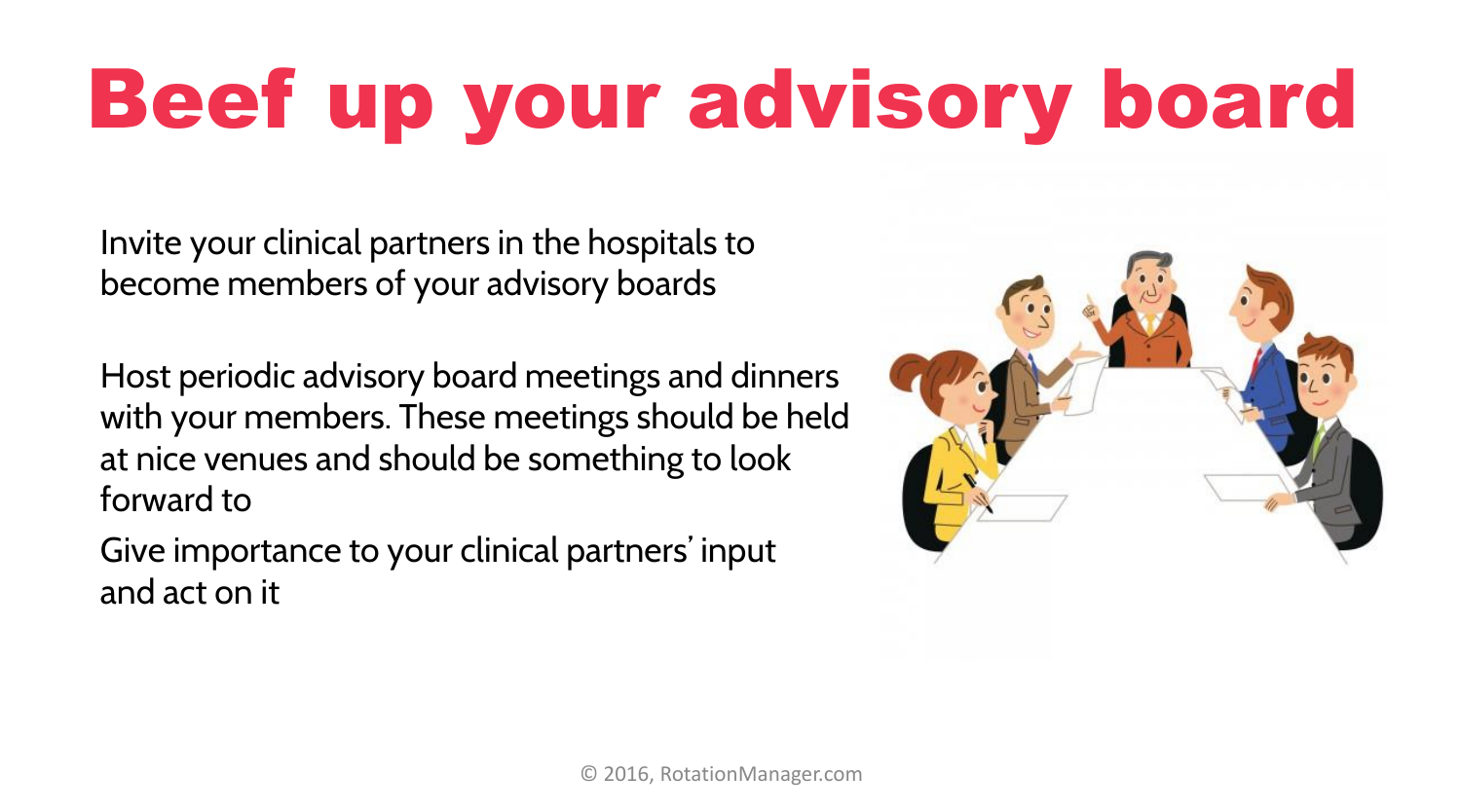### Coach your students

Coach your students so they understand that clinical rotations are a bridge between school and real work.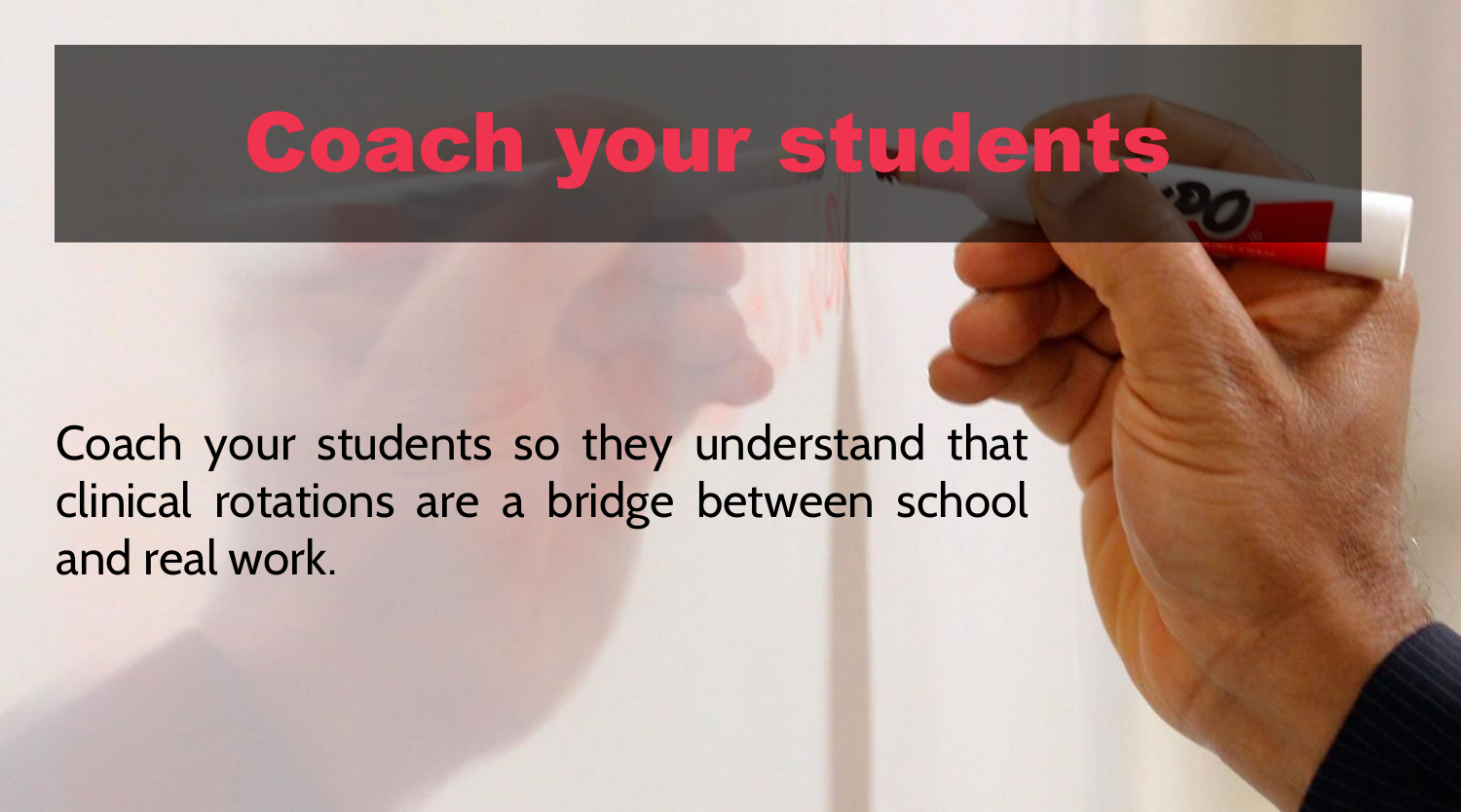

Depending on the clinical setting, some hospital educators expect your students to do actual work and add value to the hospital. Make sure your students understand that clinical rotations may not be a passive class, and that they should stand ready to help if asked to do so

Hospital educators have reported that they actually favor students who perform actual work and help the best they can during their clinical rotation experience.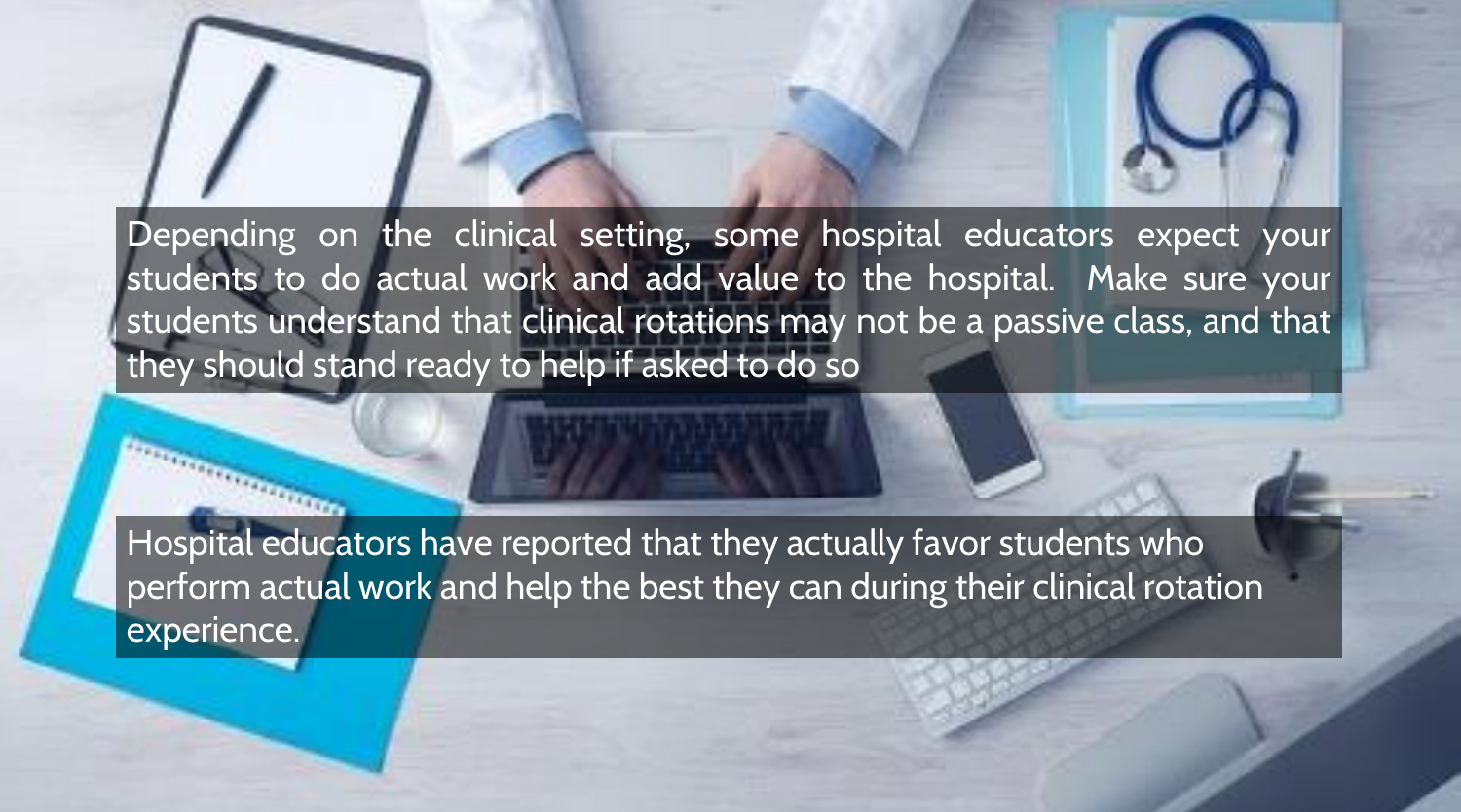## Coach your instructors

Instructors reflect your school's reputation. They have to be coached on your expectations. For example, being on time, supervising at all times, make sure students have IDs and not congregating in public places.

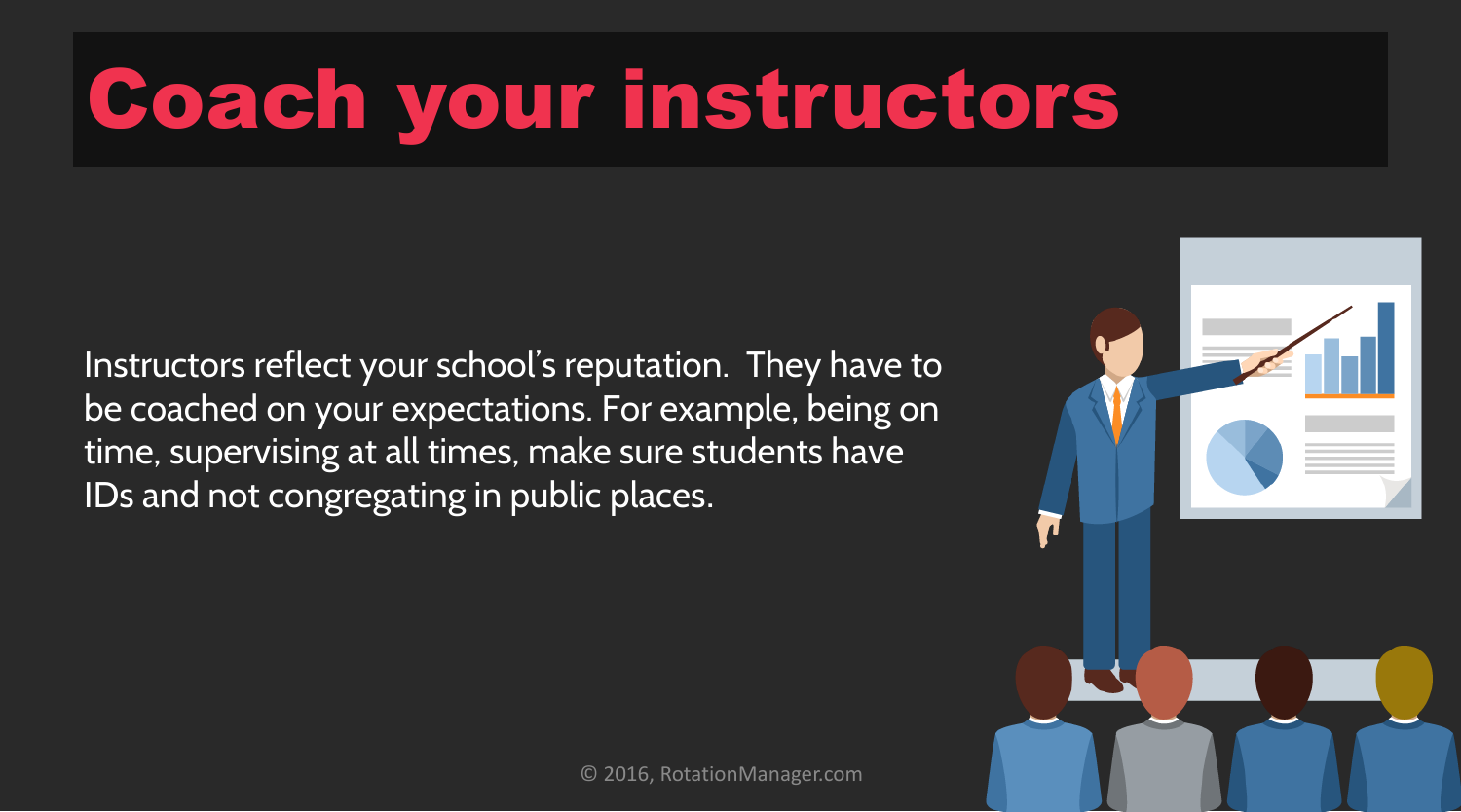### Make friends

Find someone with relationships at the corporate offices of the hospital chains

In addition to visiting the clinical coordinators, make sure CEOs and CNOs are also regularly visited

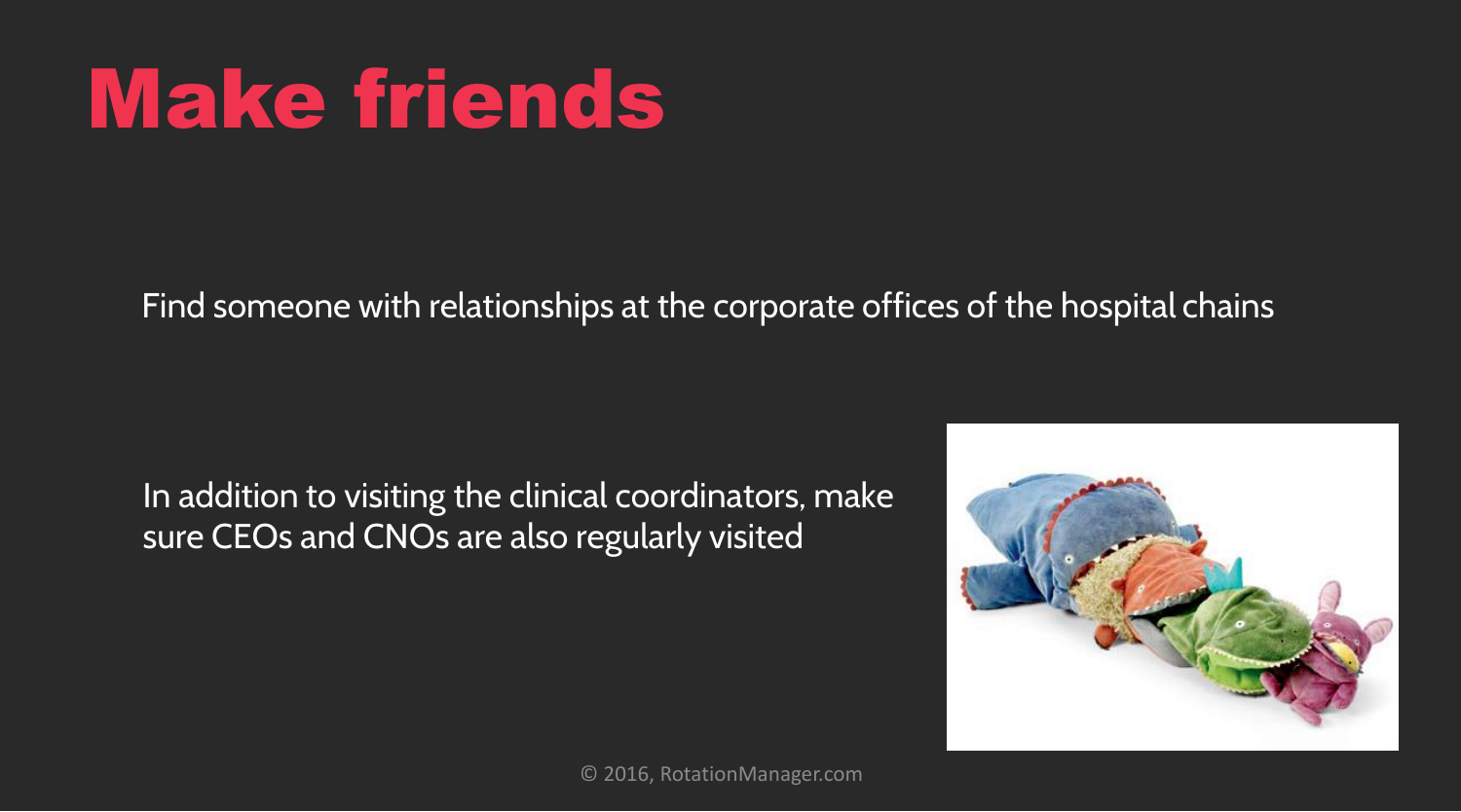### Make it easy

Your clinical partners at the hospitals have to manage multiple times more students than each individual school does, for what regards rotations. Save your colleagues a headache: make sure student paperwork is compliant for rotations

Utilize tools to manage rotations and student compliance, such as [www.rotationmanager.com](http://www.rotationmanager.com/), which also generate reports the reports your clinical partners need for their audits at the hospital

 $\mathbb{R}$